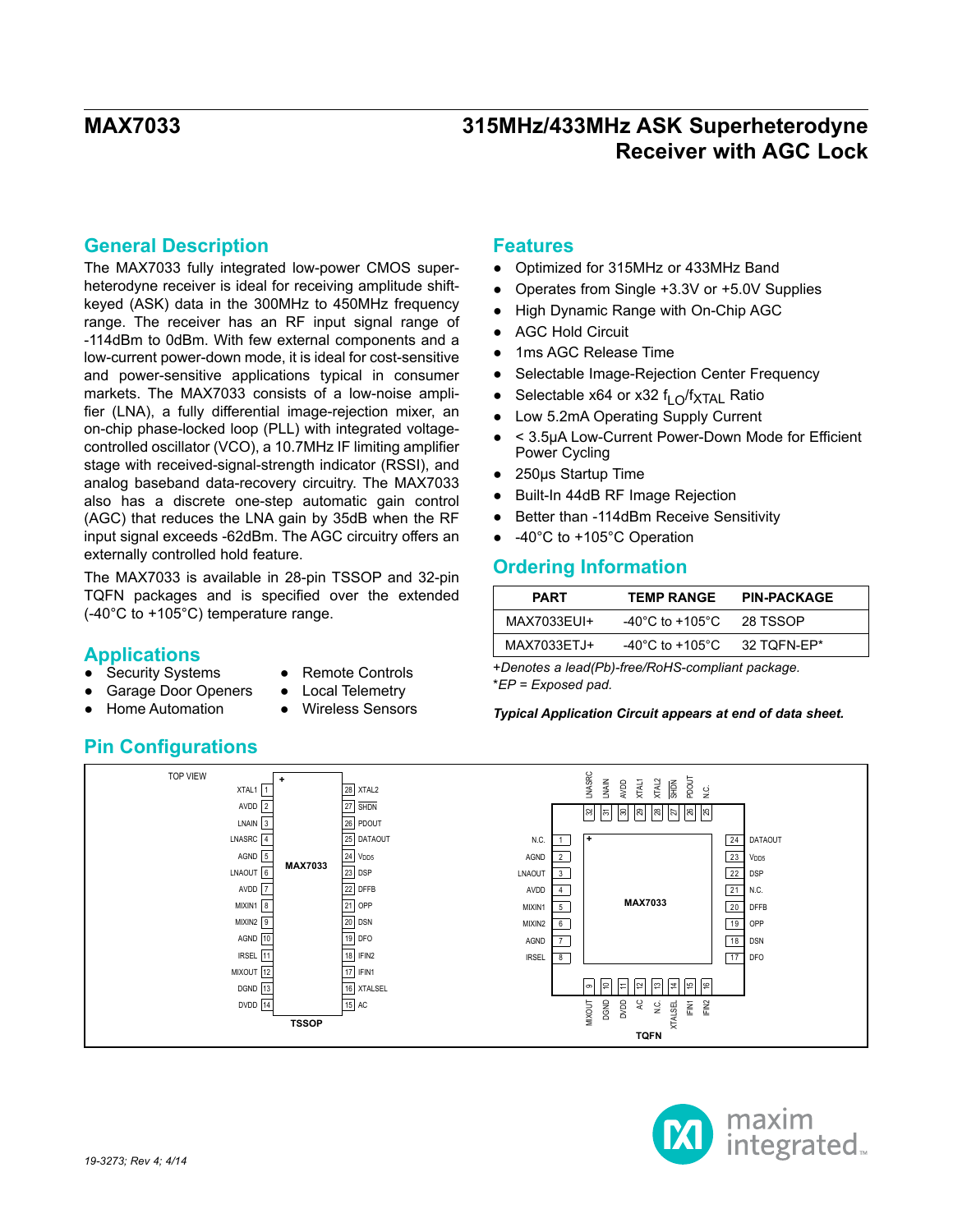## **Absolute Maximum Ratings**

| IRSEL. DATAOUT. XTALSEL. |  |
|--------------------------|--|
|                          |  |
|                          |  |

| Continuous Power Dissipation ( $T_A$ = +70°C)        |  |
|------------------------------------------------------|--|
| 28-Pin TSSOP (derate 12.8mW/°C above +70°C).1025.6mW |  |
| 32-Thin QFN (derate 21.3mW/°C above +70°C) 1702.1mW  |  |
|                                                      |  |
|                                                      |  |
|                                                      |  |
|                                                      |  |
|                                                      |  |
|                                                      |  |

*Stresses beyond those listed under "Absolute Maximum Ratings" may cause permanent damage to the device. These are stress ratings only, and functional operation of the device at these or any other conditions beyond those indicated in the operational sections of the specifications is not implied. Exposure to absolute maximum rating conditions for extended periods may affect device reliability.*

## **DC Electrical Characteristics (+3.3V Operation)**

(*Typical Application Circuit*,  $V_{AVDD}$  =  $V_{DVD}$  =  $V_{DDS}$  = +3.0V to +3.6V, no RF signal applied,  $T_A$  = -40°C to +105°C, unless otherwise noted. Typical values are at  $V_{AVDD} = V_{\text{DVDD}} = V_{\text{DDS}} = +3.3V$  and  $T_A = +25^{\circ}C$ .) (Note 1)

| <b>PARAMETER</b>                        | <b>SYMBOL</b>                            | <b>CONDITIONS</b>                            |                          | <b>MIN</b>              | <b>TYP</b>                | <b>MAX</b>      | <b>UNITS</b> |
|-----------------------------------------|------------------------------------------|----------------------------------------------|--------------------------|-------------------------|---------------------------|-----------------|--------------|
| Supply Voltage                          | V <sub>AVDD</sub> ,<br>V <sub>DVDD</sub> | +3.3V nominal supply voltage                 |                          | 3.0                     | 3.3                       | 3.6             | V            |
|                                         |                                          |                                              | $f_{RF}$ = 315MHz        |                         | 5.2                       | 6.23            | mA           |
| <b>Supply Current</b>                   | <b>I</b> DD                              | $VSHDN = VDVDD$                              | $f_{RF}$ = 433MHz        |                         | 5.7                       | 6.88            |              |
|                                         |                                          | $V_{\overline{\text{SHDN}}}$ = 0V,           | $f_{RF}$ = 315MHz        |                         | 2.6                       |                 | μA           |
| <b>Shutdown Supply Current</b>          | <b>SHDN</b>                              | $V_{\text{XTALSEL}} = 0V$                    | $f_{\text{RF}}$ = 433MHz |                         | 3.5                       | 8.0             |              |
| Input-Voltage Low                       | $V_{IL}$                                 |                                              |                          |                         |                           | 0.4             | $\vee$       |
| Input-Voltage High                      | $V_{\text{IH}}$                          |                                              |                          | $V_{\text{DVDD}}$ - 0.4 |                           |                 | V            |
| Input Logic Current High                | ŀıн                                      |                                              |                          |                         | 10                        |                 | μA           |
|                                         |                                          | $f_{RF}$ = 433MHz, $V_{IRSEL}$ = $V_{DD5}$   |                          | $V_{\text{DD5}}$ - 0.4  |                           |                 |              |
| Image-Reject Select Voltage<br>(Note 2) |                                          | $f_{RF}$ = 375MHz, $V_{IRSEL}$ = $V_{DD5}/2$ |                          | 1.1                     |                           | $V_{DD5} - 1.0$ | $\vee$       |
|                                         |                                          | $f_{RF}$ = 315MHz, $V_{IRSEL}$ = 0V          |                          |                         |                           | 0.4             |              |
| DATAOUT Output-Voltage Low              | <b>VOL</b>                               | $I_{SINK} = 10\mu A$                         |                          |                         | 0.125                     |                 | $\vee$       |
| DATAOUT Output-Voltage High             | V <sub>OH</sub>                          | $I_{\text{SOURCE}} = 10 \mu A$               |                          |                         | $V_{\text{DVDD}}$ - 0.125 |                 | $\vee$       |

## **DC Electrical Characteristics (+5.0V Operation)**

(*Typical Application Circuit*,  $V_{DD5}$  = +4.5V to +5.5V, no RF signal applied,  $T_A$  = -40°C to +105°C, unless otherwise noted. Typical values are at  $V_{DD5}$  = +5.0V and  $T_A$  = +25°C.) (Note 1)

| <b>PARAMETER</b>        | <b>SYMBOL</b>    | <b>CONDITIONS</b>                               |                   | <b>MIN</b> | <b>TYP</b> | <b>MAX</b> | <b>UNITS</b> |
|-------------------------|------------------|-------------------------------------------------|-------------------|------------|------------|------------|--------------|
| Supply Voltage          | V <sub>DD5</sub> | +5.0V nominal supply voltage                    |                   | 4.5        | 5.0        | 5.5        | V            |
|                         | ldd              | $V_{\overline{\text{SHDN}}}$ = $V_{\text{DD5}}$ | $f_{RF}$ = 315MHz |            | 5.2        | 6.4        | mA           |
| Supply Current          |                  |                                                 | $f_{RF}$ = 433MHz |            | 5.7        | 6.76       |              |
|                         | <b>SHDN</b>      | $V_{\overline{\text{SHDN}}}$ = 0V,              | $f_{RF}$ = 315MHz |            | 3.7        |            | μA           |
| Shutdown Supply Current |                  | $V_{\text{XTALSEL}} = 0V$                       | $f_{RF}$ = 433MHz |            | 4.2        | 9.8        |              |
| Input-Voltage Low       | $V_{IL}$         |                                                 |                   |            |            | 0.4        | v            |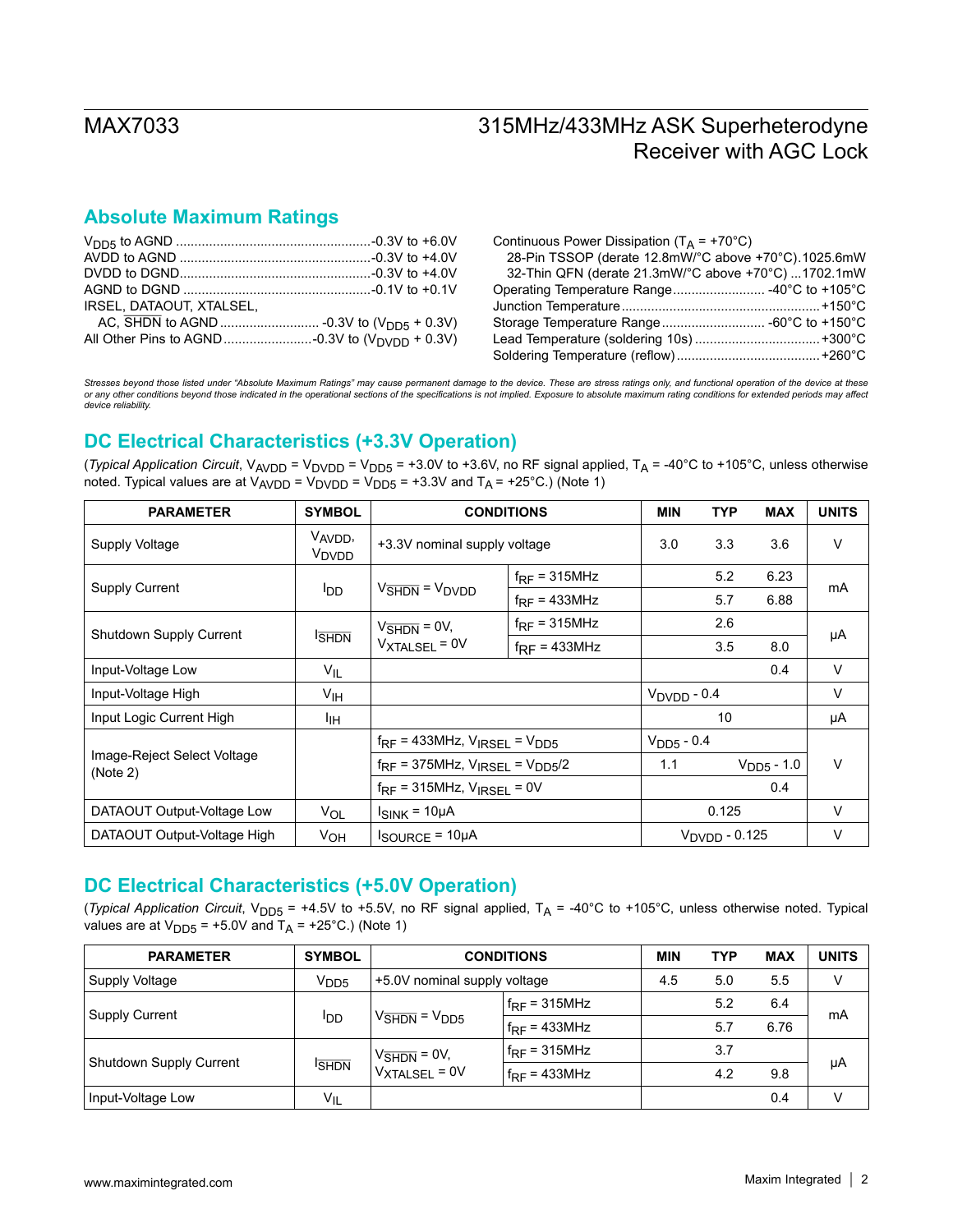## **Electrical Characteristics (continued)**

(*Typical Application Circuit*, V<sub>DD5</sub> = +4.5V to +5.5V, no RF signal applied, T<sub>A</sub> = -40°C to +105°C, unless otherwise noted. Typical values are at  $V_{DD5}$  = +5.0V and  $T_A$  = +25°C.) (Note 1)

| <b>PARAMETER</b>                        | <b>SYMBOL</b> | <b>CONDITIONS</b>                            | <b>MIN</b>      | <b>TYP</b>               | <b>MAX</b>      | <b>UNITS</b> |
|-----------------------------------------|---------------|----------------------------------------------|-----------------|--------------------------|-----------------|--------------|
| Input-Voltage High                      | Υιн           |                                              | $V_{DD5} - 0.4$ |                          |                 | V            |
| Input Logic Current High                | ŀщ            |                                              |                 | 15                       |                 | μA           |
|                                         |               | $f_{RF}$ = 433MHz, $V_{IRSEL}$ = $V_{DD5}$   | $V_{DD5} - 0.4$ |                          |                 |              |
| Image-Reject Select Voltage<br>(Note 2) |               | $f_{RF}$ = 375MHz, $V_{IRSEL}$ = $V_{DD5}/2$ | 1.1             |                          | $V_{DD5} - 1.5$ | v            |
|                                         |               | $f_{RF}$ = 315MHz, $V_{IRSE1}$ = 0V          |                 |                          | 0.4             |              |
| DATAOUT Output-Voltage Low              | Vol           | $I_{SINK}$ = 10µA                            |                 | 0.125                    |                 | V            |
| DATAOUT Output-Voltage High             | Ѵон           | $I_{\text{SOURCE}} = 10 \mu \text{A}$        |                 | V <sub>DD5</sub> - 0.125 |                 | V            |

### **AC Electrical Characteristics**

(*Typical Application Circuit*, V<sub>AVDD</sub> = V<sub>DVDD</sub> = V<sub>DD5</sub> = +3.0V to +3.6V, all RF inputs are referenced to 50Ω, f<sub>RF</sub> = 315MHz,  $T_A$  = -40°C to +105°C, unless otherwise noted. Typical values are at  $V_{AVDD}$  =  $V_{DVD}$  =  $V_{DDS}$  = +3.3V and  $T_A$  = +25°C.) (Note 1)

| <b>PARAMETER</b>                    | <b>SYMBOL</b>         | <b>CONDITIONS</b>                    |                                             | <b>MIN</b> | <b>TYP</b> | <b>MAX</b> | <b>UNITS</b> |  |
|-------------------------------------|-----------------------|--------------------------------------|---------------------------------------------|------------|------------|------------|--------------|--|
| <b>GENERAL CHARACTERISTICS</b>      |                       |                                      |                                             |            |            |            |              |  |
| Startup Time                        | ton                   | $= V_{DVDD}$                         | Time for valid signal detection after VSHDN |            | 250        |            | μs           |  |
| Receiver Input Frequency            | $f_{\sf RF}$          |                                      |                                             | 300        |            | 450        | <b>MHz</b>   |  |
| Maximum Receiver Input Level        |                       | Modulation depth > 18dB              |                                             |            | $\Omega$   |            | dBm          |  |
|                                     |                       | Average carrier power level          |                                             |            | $-120$     |            | dBm          |  |
| Sensitivity (Note 3)                |                       | Peak power level                     |                                             |            | $-114$     |            |              |  |
|                                     |                       | LNA gain from low to high            |                                             |            | 8          |            | dB           |  |
| <b>AGC Hysteresis</b>               |                       | Switching time from low to high gain |                                             |            | 1          |            | ms           |  |
| Maximum Data Rate                   |                       | Manchester coded                     |                                             | 33<br>66   |            |            |              |  |
|                                     |                       | NRZ coded                            |                                             |            |            |            | kbps         |  |
| <b>LNA IN HIGH-GAIN MODE</b>        |                       |                                      |                                             |            |            |            |              |  |
|                                     |                       |                                      | $f_{RF}$ = 433MHz                           |            | $1 - j3.4$ |            |              |  |
| Input Impedance                     | $Z_{IN\_LNA}$         | Normalized to 50 $\Omega$            | $f_{RF}$ = 375MHz                           |            | $1 - j3.9$ |            |              |  |
|                                     |                       |                                      | $f_{RF}$ = 315MHz                           |            | $1 - j4.7$ |            |              |  |
| 1dB Compression Point               | $P1dB$ <sub>LNA</sub> |                                      |                                             |            | $-22$      |            | dBm          |  |
| Input-Referred 3rd-Order Intercept  | IIP3 <sub>LNA</sub>   |                                      |                                             |            | $-12$      |            | dBm          |  |
| LO Signal Feedthrough to<br>Antenna |                       |                                      |                                             |            | $-80$      |            | dBm          |  |
| Noise Figure                        | <b>NFLNA</b>          |                                      |                                             |            | 3          |            | dB           |  |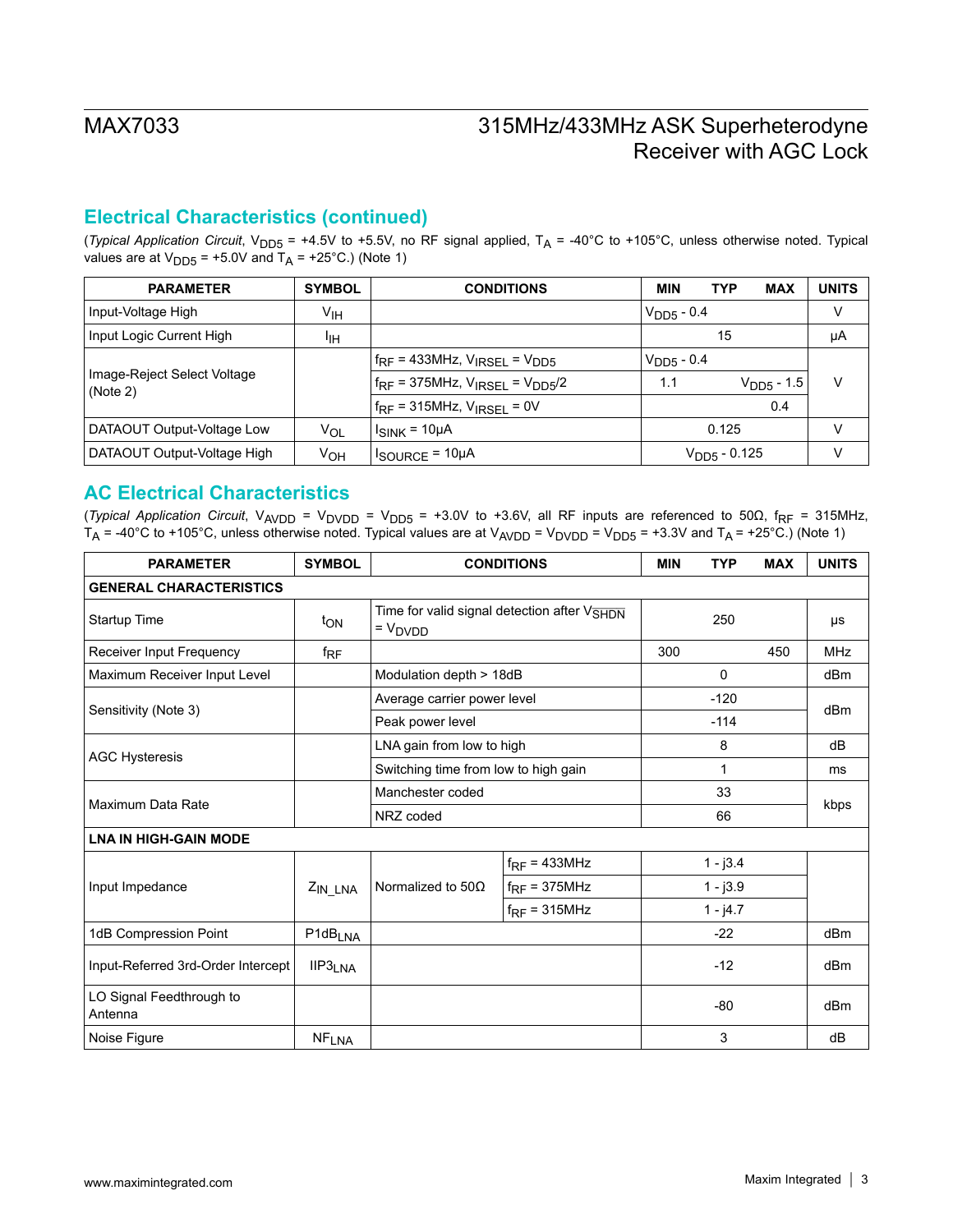## **Electrical Characteristics (continued)**

(*Typical Application Circuit*, VAVDD = VDVDD = VDD5 = +3.0V to +3.6V, all RF inputs are referenced to 50Ω, fRF = 315MHz,  $T_{\sf A}$  = -40°C to +105°C, unless otherwise noted. Typical values are at V<sub>AVDD</sub> = V<sub>DVDD</sub> = V<sub>DD5</sub> = +3.3V and T<sub>A</sub> = +25°C.) (Note 1)

| <b>PARAMETER</b>                            | <b>SYMBOL</b>           | <b>CONDITIONS</b>                                                                                                                   |                       | <b>MIN</b> | <b>MAX</b><br><b>TYP</b> | <b>UNITS</b> |  |
|---------------------------------------------|-------------------------|-------------------------------------------------------------------------------------------------------------------------------------|-----------------------|------------|--------------------------|--------------|--|
| <b>LNA IN LOW-GAIN MODE</b>                 |                         |                                                                                                                                     |                       |            |                          |              |  |
|                                             |                         |                                                                                                                                     | $f_{RF}$ = 433MHz     |            | $1 - j3.4$               |              |  |
| Input Impedance                             | $Z_{IN\_LNA}$           | Normalized to $50\Omega$<br>(Note 4)                                                                                                | $f_{RF}$ = 375MHz     |            | $1 - j3.9$               |              |  |
|                                             |                         |                                                                                                                                     | $f_{RF}$ = 315MHz     |            | $1 - j4.7$               |              |  |
| 1dB Compression Point                       | P1dB <sub>LNA</sub>     |                                                                                                                                     |                       |            | $-10$                    | dBm          |  |
| Input-Referred 3rd-Order Intercept          | IIP3 <sub>LNA</sub>     |                                                                                                                                     |                       |            | $-7$                     | dBm          |  |
| LO Signal Feedthrough to<br>Antenna         |                         |                                                                                                                                     |                       |            | -80                      | dBm          |  |
| Noise Figure                                | <b>NFLNA</b>            |                                                                                                                                     |                       |            | 3                        | dB           |  |
| Voltage-Gain Reduction                      |                         | AGC enabled (depends on tank Q)                                                                                                     |                       |            | 35                       | dВ           |  |
| <b>MIXER</b>                                |                         |                                                                                                                                     |                       |            |                          |              |  |
| Input-Referred 3rd-Order Intercept          | IIP3 <sub>MIX</sub>     |                                                                                                                                     |                       |            | $-18$                    | dBm          |  |
| Output Impedance                            | ZOUT_MIX                |                                                                                                                                     |                       |            | 330                      | Ω            |  |
| Noise Figure                                | <b>NF<sub>MIX</sub></b> |                                                                                                                                     |                       |            | 16                       | dB           |  |
|                                             |                         | $f_{RF}$ = 433MHz, $V_{IRSEL}$ = $V_{DVDD}$<br>$f_{RF}$ = 375MHz, $V_{IRSEL}$ = $V_{DVDD}/2$<br>$f_{RF}$ = 315MHz, $V_{IRSEL}$ = 0V |                       |            | 42                       |              |  |
| Image Rejection<br>(Not Including LNA Tank) |                         |                                                                                                                                     |                       |            | 44                       | dB           |  |
|                                             |                         |                                                                                                                                     |                       |            | 44                       |              |  |
|                                             |                         |                                                                                                                                     | LNA in high-gain mode |            | 48                       | dB           |  |
| LNA/Mixer Voltage Gain                      |                         | 330 $\Omega$ IF filter load                                                                                                         | LNA in low-gain mode  |            | 13                       |              |  |
| <b>INTERMEDIATE FREQUENCY (IF)</b>          |                         |                                                                                                                                     |                       |            |                          |              |  |
| Input Impedance                             | $Z_{IN\_IF}$            |                                                                                                                                     |                       |            | 330                      | Ω            |  |
| <b>Operating Frequency</b>                  | $f_{\text{IF}}$         | Bandpass response                                                                                                                   |                       |            | 10.7                     | MHz          |  |
| 3dB Bandwidth                               |                         |                                                                                                                                     |                       |            | 10                       | <b>MHz</b>   |  |
| <b>RSSI Linearity</b>                       |                         |                                                                                                                                     |                       |            | ±0.5                     | dВ           |  |
| RSSI Dynamic Range                          |                         |                                                                                                                                     |                       |            | 80                       | dB           |  |
| <b>RSSI Level</b>                           |                         | $P_{RFIN}$ < -120dBm                                                                                                                |                       |            | 1.15                     | V            |  |
|                                             |                         | PRFIN > 0dBm, AGC enabled                                                                                                           |                       |            | 2.2                      |              |  |
| <b>AGC Threshold</b>                        |                         | LNA gain from low to high                                                                                                           |                       |            | 1.39                     | $\vee$       |  |
|                                             |                         | LNA gain from high to low                                                                                                           |                       |            | 1.98                     |              |  |
| <b>DATA FILTER</b>                          |                         |                                                                                                                                     |                       |            |                          |              |  |
| Maximum Bandwidth                           |                         |                                                                                                                                     |                       |            | 50                       | kHz          |  |
| <b>DATA SLICER</b>                          |                         |                                                                                                                                     |                       |            |                          |              |  |
| Comparator Bandwidth                        |                         |                                                                                                                                     |                       |            | 100                      | kHz          |  |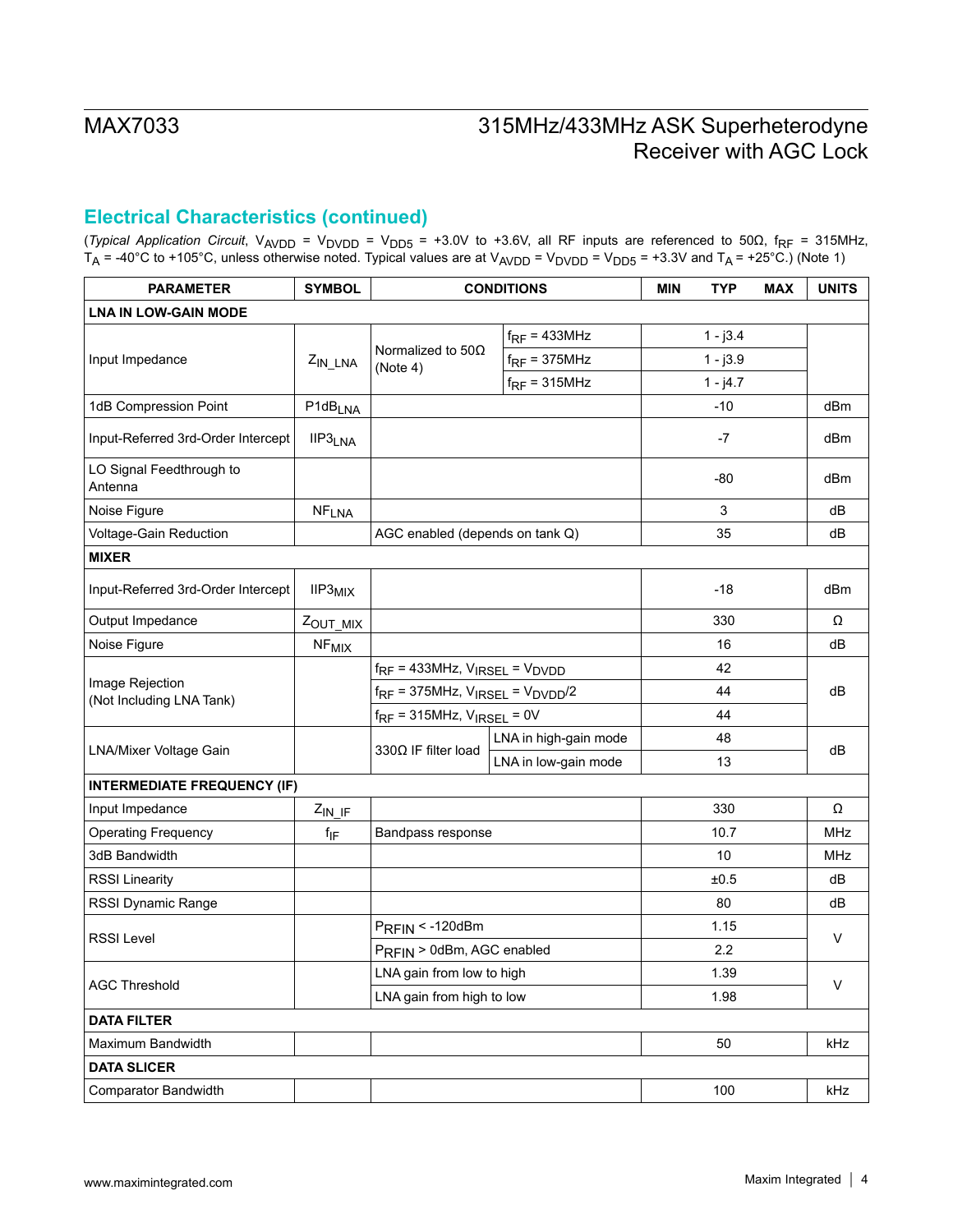## **Electrical Characteristics (continued)**

(*Typical Application Circuit*, V<sub>AVDD</sub> = V<sub>DVDD</sub> = V<sub>DD5</sub> = +3.0V to +3.6V, all RF inputs are referenced to 50Ω, f<sub>RF</sub> = 315MHz,  $T_A$  = -40°C to +105°C, unless otherwise noted. Typical values are at  $V_{AVDD}$  =  $V_{DVD}$  =  $V_{DDB}$  = +3.3V and  $T_A$  = +25°C.) (Note 1)

| <b>PARAMETER</b>           | <b>SYMBOL</b>       | <b>CONDITIONS</b>       |                             | <b>MIN</b> | <b>TYP</b>       | <b>MAX</b> | <b>UNITS</b> |  |  |  |  |  |  |  |  |  |  |  |  |  |   |  |   |
|----------------------------|---------------------|-------------------------|-----------------------------|------------|------------------|------------|--------------|--|--|--|--|--|--|--|--|--|--|--|--|--|---|--|---|
| Maximum Load Capacitance   | $C_{\mathsf{LOAD}}$ |                         |                             |            | 10               |            | pF           |  |  |  |  |  |  |  |  |  |  |  |  |  |   |  |   |
| Output High Voltage        |                     |                         |                             |            | V <sub>DD5</sub> |            | V            |  |  |  |  |  |  |  |  |  |  |  |  |  |   |  |   |
| Output Low Voltage         |                     |                         |                             |            |                  |            |              |  |  |  |  |  |  |  |  |  |  |  |  |  | 0 |  | V |
| <b>CRYSTAL OSCILLATOR</b>  |                     |                         |                             |            |                  |            |              |  |  |  |  |  |  |  |  |  |  |  |  |  |   |  |   |
|                            | <sup>f</sup> XTAL   |                         | $V_{\text{XTALSEL}}$ = 0V   |            | 6.6128           |            |              |  |  |  |  |  |  |  |  |  |  |  |  |  |   |  |   |
|                            |                     | $f_{RF}$ = 433MHz       | V <sub>XTALSEL</sub> = VDD5 |            | 13.2256          |            | <b>MHz</b>   |  |  |  |  |  |  |  |  |  |  |  |  |  |   |  |   |
| Crystal Frequency (Note 5) |                     |                         | VXTALSEL = 0V               |            | 4.7547           |            |              |  |  |  |  |  |  |  |  |  |  |  |  |  |   |  |   |
|                            |                     | $f_{RF}$ = 315MHz       | $V_{\text{XTALSEL}}$ = VDD5 |            | 9.5094           |            |              |  |  |  |  |  |  |  |  |  |  |  |  |  |   |  |   |
| <b>Crystal Tolerance</b>   |                     |                         |                             |            | 50               |            | ppm          |  |  |  |  |  |  |  |  |  |  |  |  |  |   |  |   |
| Input Capacitance          |                     | From each pin to ground |                             |            | 6.2              |            | pF           |  |  |  |  |  |  |  |  |  |  |  |  |  |   |  |   |

**Note 1:** 100% tested at  $T_A$  = +25°C. Guaranteed by design and characterization over temperature.

**Note 2:** IRSEL is internally set to 375MHz IR mode. It can be left open when the 375MHz image-rejection setting is desired. Bypass to AGND with a 1nF capacitor in a noisy environment.

**Note 3:** BER = 2 x 10<sup>-3</sup>, Manchester encoded, data rate = 4kbps, IF bandwidth = 280kHz.

**Note 4:** Input impedance is measured at the LNAIN pin. Note that the impedance includes the 15nH inductive degeneration connected from the LNA source to ground. The equivalent input circuit is 50Ω in series with 2.2pF.

Note 5: Crystal oscillator frequency for other RF carrier frequency within the 300MHz to 450MHz range is (f<sub>RF</sub> - 10.7MHz)/64 for  $V_{\text{XTALSEL}}$  = 0V, and (f<sub>RF</sub> - 10.7MHz)/32 for XTALSEL =  $V_{\text{DD5}}$ .

## **Typical Operating Characteristics**

(*Typical Application Circuit*, V<sub>AVDD</sub> = V<sub>DVDD</sub> = V<sub>DD5</sub> = +3.3V, f<sub>RF</sub> = 315MHz, T<sub>A</sub> = +25°C, unless otherwise noted.)

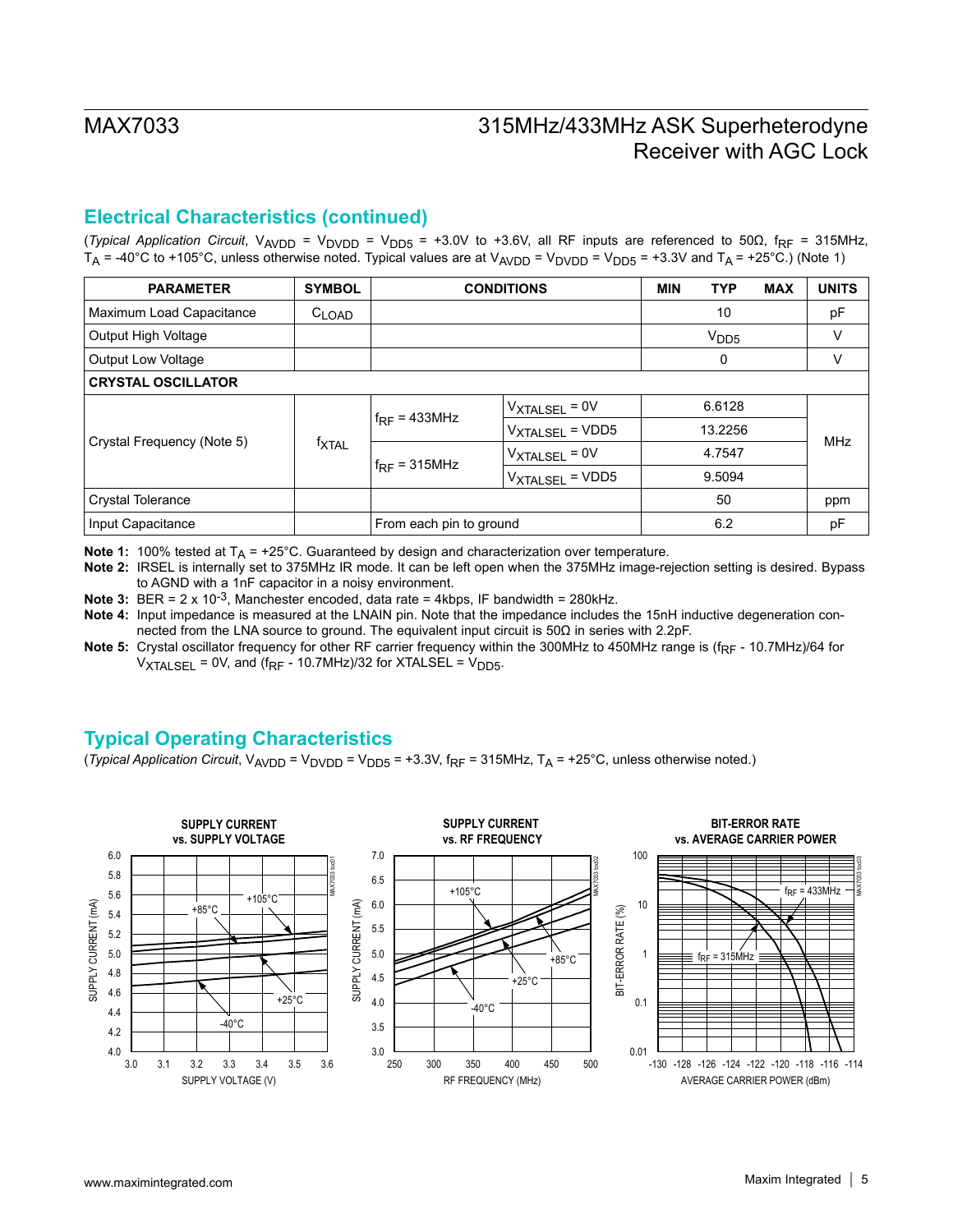# **Typical Operating Characteristics (continued)**

(*Typical Application Circuit*, V<sub>AVDD</sub> = V<sub>DVDD</sub> = V<sub>DD5</sub> = +3.3V, f<sub>RF</sub> = 315MHz, T<sub>A</sub> = +25°C, unless otherwise noted.)

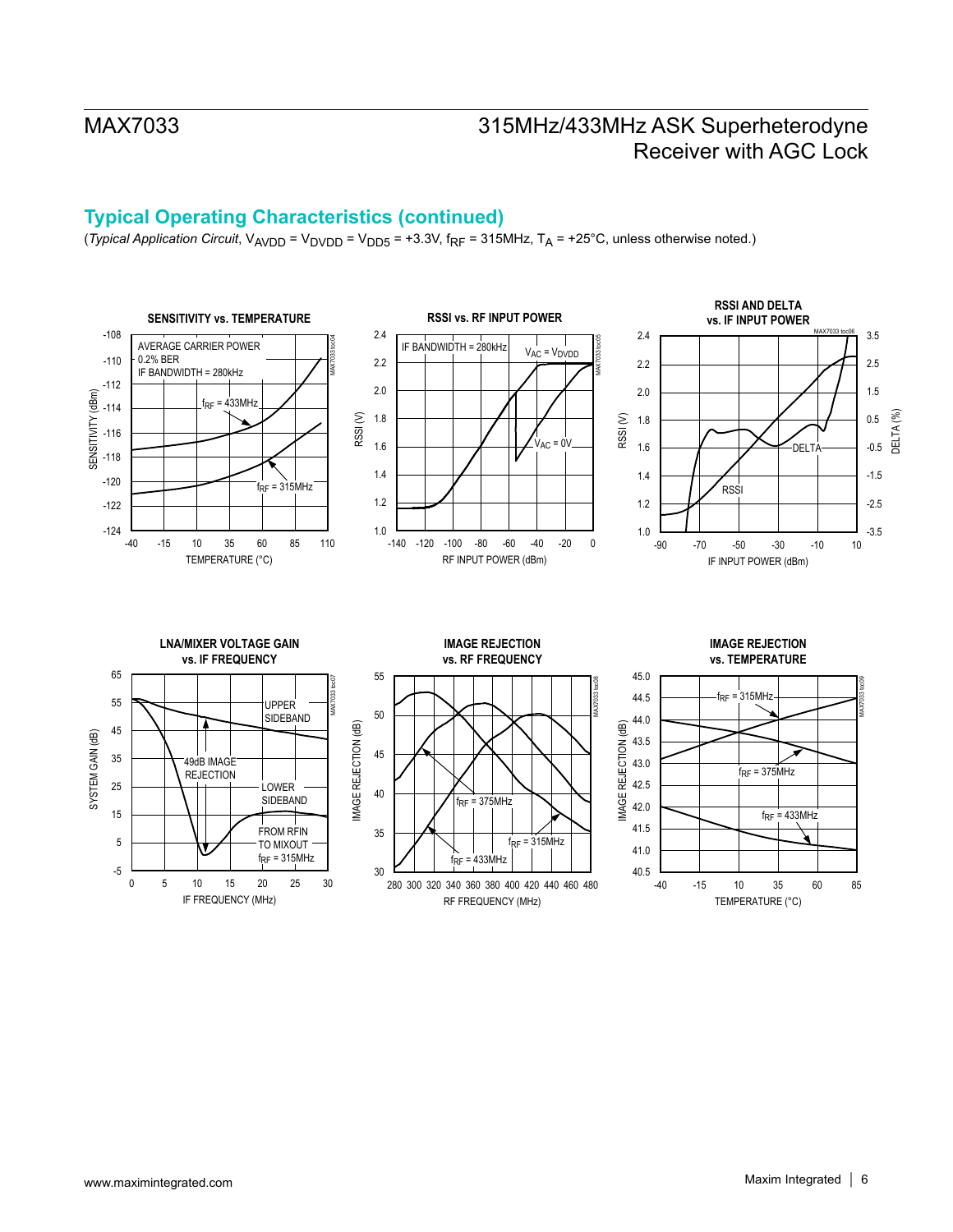# **Typical Operating Characteristics (continued)**

(*Typical Application Circuit*, V<sub>AVDD</sub> = V<sub>DVDD</sub> = V<sub>DD5</sub> = +3.3V, f<sub>RF</sub> = 315MHz, T<sub>A</sub> = +25°C, unless otherwise noted.)

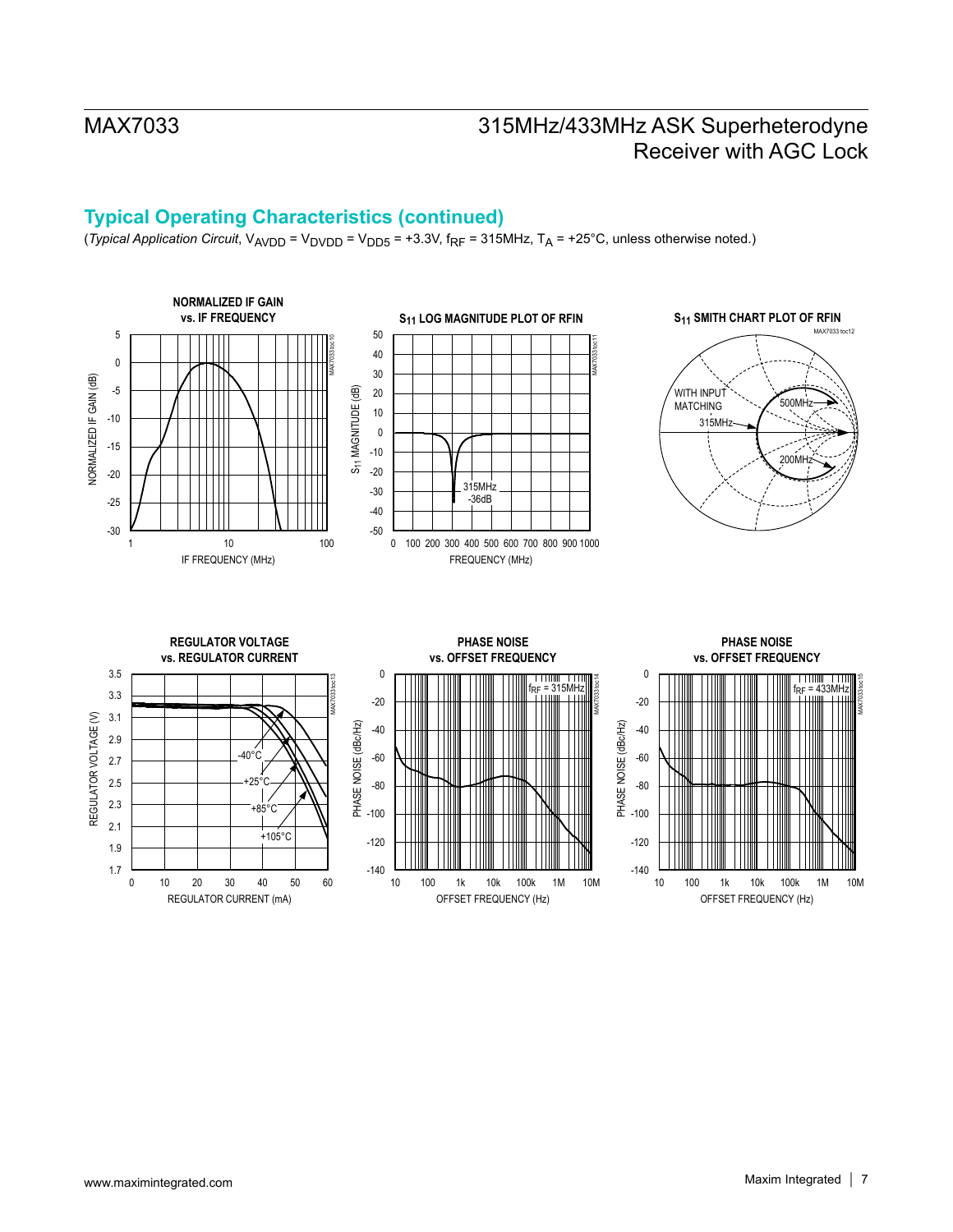# **Pin Description**

| <b>PIN</b><br><b>NAME</b> |             |                   |                                                                                                                                                                                                                                                                                                                                                                                                                                         |  |  |  |
|---------------------------|-------------|-------------------|-----------------------------------------------------------------------------------------------------------------------------------------------------------------------------------------------------------------------------------------------------------------------------------------------------------------------------------------------------------------------------------------------------------------------------------------|--|--|--|
| <b>TSSOP</b>              | <b>TQFN</b> |                   | <b>FUNCTION</b>                                                                                                                                                                                                                                                                                                                                                                                                                         |  |  |  |
| $\mathbf{1}$              | 29          | XTAL1             | Crystal Input 1 (see the Phase-Locked Loop section)                                                                                                                                                                                                                                                                                                                                                                                     |  |  |  |
| 2, 7                      | 4,30        | <b>AVDD</b>       | Positive Analog Supply Voltage. For +5V operation, pin 2 is the output of an on-chip +3.2V<br>low-dropout regulator, and should be bypassed to AGND with a 0.1µF capacitor as close<br>as possible to the pin. Pin 7 must be externally connected to the supply from pin 2, and<br>bypassed to AGND with a 0.01µF capacitor as close as possible to the pin (see the Voltage<br>Regulator section and the Typical Application Circuit). |  |  |  |
| 3                         | 31          | <b>LNAIN</b>      | Low-Noise Amplifier Input (see the Low-Noise Amplifier section)                                                                                                                                                                                                                                                                                                                                                                         |  |  |  |
| 4                         | 32          | <b>LNASRC</b>     | Low-Noise Amplifier Source for External Inductive Degeneration. Connect inductor to ground<br>to set the LNA input impedance (see the Low-Noise Amplifier section).                                                                                                                                                                                                                                                                     |  |  |  |
| 5, 10                     | 2, 7        | <b>AGND</b>       | Analog Ground                                                                                                                                                                                                                                                                                                                                                                                                                           |  |  |  |
| 6                         | 3           | <b>LNAOUT</b>     | Low-Noise Amplifier Output. Connect to mixer input through an LC tank filter (see the Low-<br>Noise Amplifier section).                                                                                                                                                                                                                                                                                                                 |  |  |  |
| 8                         | 5           | MIXIN1            | 1st Differential Mixer Input. Connect to LC tank filter from LNAOUT.                                                                                                                                                                                                                                                                                                                                                                    |  |  |  |
| 9                         | 6           | MIXIN2            | 2nd Differential Mixer Input. Connect through a 100pF capacitor to V <sub>DD3</sub> side of the LC tank.                                                                                                                                                                                                                                                                                                                                |  |  |  |
| 11                        | 8           | <b>IRSEL</b>      | Image-Rejection Select. Set V <sub>IRSEL</sub> = 0V to center image rejection at 315MHz. Leave IRSEL<br>unconnected to center image rejection at 375MHz. Set V <sub>IRSEL</sub> = V <sub>DD5</sub> to center image<br>rejection at 433MHz.                                                                                                                                                                                              |  |  |  |
| 12                        | 9           | <b>MIXOUT</b>     | 3300 Mixer Output. Connect to the input of the 10.7MHz bandpass filter.                                                                                                                                                                                                                                                                                                                                                                 |  |  |  |
| 13                        | 10          | <b>DGND</b>       | Digital Ground                                                                                                                                                                                                                                                                                                                                                                                                                          |  |  |  |
| 14                        | 11          | <b>DVDD</b>       | Positive Digital Supply Voltage. Connect to both of the AVDD pins. Bypass to DGND with a<br>0.01µF capacitor as close as possible to the pin (see the Typical Application Circuit).                                                                                                                                                                                                                                                     |  |  |  |
| 15                        | 12          | AC                | Automatic Gain Control. See Figure 1. Internally pulled down to AGND with a 100 $k\Omega$ resistor.                                                                                                                                                                                                                                                                                                                                     |  |  |  |
| 16                        | 14          | <b>XTALSEL</b>    | Crystal Divider Ratio Select. Drive XTALSEL low to select f <sub>LO</sub> /f <sub>XTAL</sub> ratio of 64, or drive<br>XTALSEL high to select f <sub>LO</sub> /f <sub>XTAL</sub> ratio of 32.                                                                                                                                                                                                                                            |  |  |  |
| 17                        | 15          | IFIN1             | 1st Differential Intermediate-Frequency Limiter Amplifier Input. Bypass to AGND with a<br>1500pF capacitor as close to the pin as possible.                                                                                                                                                                                                                                                                                             |  |  |  |
| 18                        | 16          | IFIN <sub>2</sub> | 2nd Differential Intermediate-Frequency Limiter Amplifier Input. Connect to the output of a<br>10.7MHz bandpass filter.                                                                                                                                                                                                                                                                                                                 |  |  |  |
| 19                        | 17          | <b>DFO</b>        | Data Filter Output                                                                                                                                                                                                                                                                                                                                                                                                                      |  |  |  |
| 20                        | 18          | <b>DSN</b>        | Negative Data Slicer Input                                                                                                                                                                                                                                                                                                                                                                                                              |  |  |  |
| 21                        | 19          | <b>OPP</b>        | Noninverting Op-Amp Input for the Sallen-Key Data Filter                                                                                                                                                                                                                                                                                                                                                                                |  |  |  |
| 22                        | 20          | <b>DFFB</b>       | Data-Filter Feedback Node. Input for the feedback of the Sallen-Key data filter.                                                                                                                                                                                                                                                                                                                                                        |  |  |  |
| 23                        | 22          | <b>DSP</b>        | Positive Data Slicer Input                                                                                                                                                                                                                                                                                                                                                                                                              |  |  |  |
| 24                        | 23          | V <sub>DD5</sub>  | +5V Supply Voltage. Bypass to AGND with a 0.01µF capacitor as close as possible to the<br>pin. For +5V operation, $V_{\text{DDS}}$ is the input to an on-chip voltage regulator whose +3.2V output<br>appears at the pin 2 AVDD pin (see the Voltage Regulator section and the Typical Application<br>Circuit).                                                                                                                         |  |  |  |
| 25                        | 24          | <b>DATAOUT</b>    | Digital Baseband Data Output                                                                                                                                                                                                                                                                                                                                                                                                            |  |  |  |
| 26                        | 26          | <b>PDOUT</b>      | Peak-Detector Output                                                                                                                                                                                                                                                                                                                                                                                                                    |  |  |  |
| 27                        | 27          | <b>SHDN</b>       | Power-Down Select Input. Drive high to power up the IC. Internally pulled down to AGND with<br>a 100 $k\Omega$ resistor.                                                                                                                                                                                                                                                                                                                |  |  |  |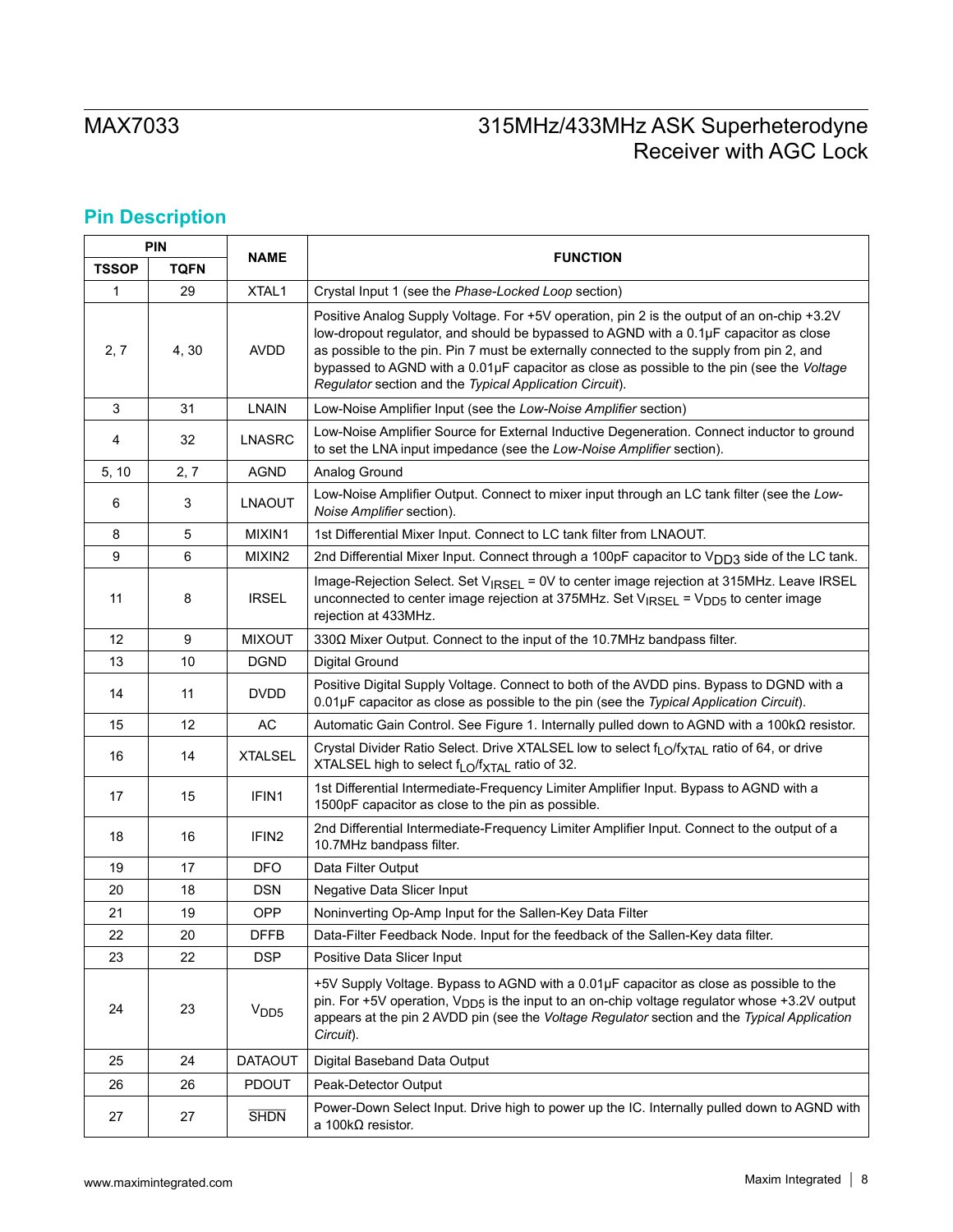## **Pin Description (continued)**

| <b>PIN</b>   |                 | <b>NAME</b>       | <b>FUNCTION</b>                                                                                                    |  |
|--------------|-----------------|-------------------|--------------------------------------------------------------------------------------------------------------------|--|
| <b>TSSOP</b> | <b>TQFN</b>     |                   |                                                                                                                    |  |
| 28           | 28              | XTAL <sub>2</sub> | Crystal Input 2. Can also be driven with an external reference oscillator (see the Crystal<br>Oscillator section). |  |
|              | 1, 13,<br>21.25 | N.C.              | No Connection                                                                                                      |  |
|              |                 | EP.               | Exposed Pad (TQFN Only). Connect EP to GND.                                                                        |  |

## **Functional Diagram**



## **Detailed Description**

The MAX7033 CMOS superheterodyne receiver and a few external components provide the complete receive chain from the antenna to the digital output data. Depending on signal power and component selection, data rates as high as 33kbps Manchester (66kbps NRZ) can be achieved.

The MAX7033 is designed to receive binary ASK data modulated in the 300MHz to 450MHz frequency range. ASK modulation uses a difference in amplitude of the carrier to represent logic 0 and logic 1 data.

### **Voltage Regulator**

For operation with a single +3.0V to +3.6V supply voltage, connect AVDD, DVDD, and  $V_{DD5}$  to the supply voltage. For operation with a single +4.5V to +5.5V supply voltage, connect V<sub>DD5</sub> to the supply voltage. An on-chip voltage regulator drives one of the AVDD pins to approximately +3.2V. For proper operation, DVDD and both the AVDD pins must be connected together. Bypass  $V<sub>DD5</sub>$ , DVDD, and the pin 7 AVDD pin to AGND with 0.01μF capacitors, and the pin 2 AVDD pin to AGND with a 0.1μF capacitor, all placed as close as possible to the pins.

### **Low-Noise Amplifier**

The LNA is an nMOS cascode amplifier with off-chip inductive degeneration, with a 3.0dB noise figure and an IIP3 of -12dBm. The gain and noise figures are dependent on both the antenna matching network at the LNA input and the LC tank network between the LNA output and the mixer inputs.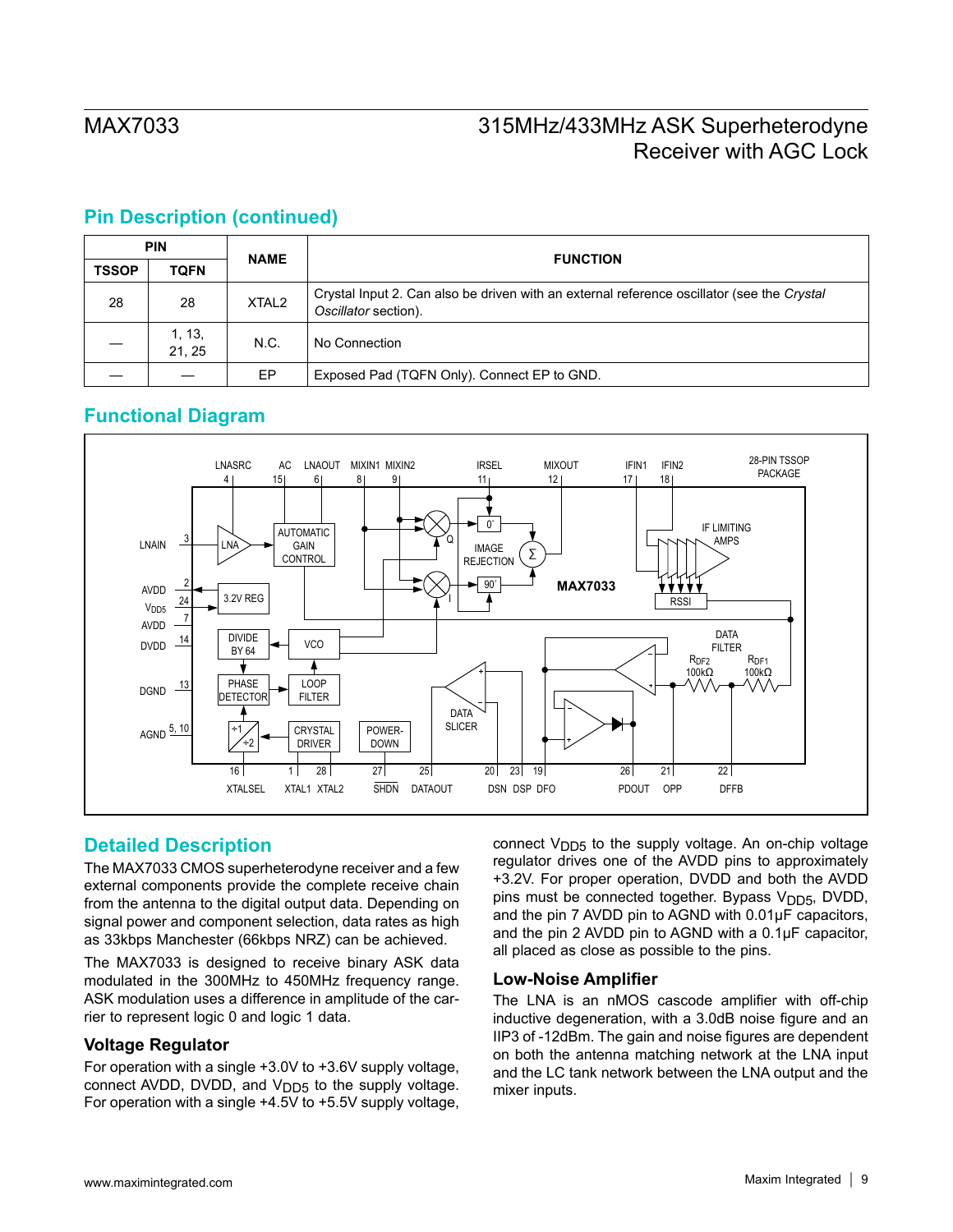The off-chip inductive degeneration is achieved by connecting an inductor from LNASRC to AGND. This inductor sets the real part of the input impedance at LNAIN, allowing for a more flexible input impedance match, such as a typical PCB trace antenna. A nominal value for this inductor with a 50Ω input impedance is 15nH, but is affected by PCB trace.

The LC tank filter connected to LNAOUT comprises L3 and C2 (see the *Typical Application Circuit*). Select L3 and C2 to resonate at the desired RF input frequency. The resonant frequency is given by:

$$
f_{RF} = \frac{1}{2\pi\sqrt{L_{\text{TOTAL}} \times C_{\text{TOTAL}}}}
$$

where:

 $L_{\text{TOTAL}} = L3 + L_{\text{PARASITICS}}$ .

 $C_{\text{TOTAL}}$  = C2 +  $C_{\text{PARASITICS}}$ .

LPARASITICS and CPARASITICS include inductance and capacitance of the PCB traces, package pins, mixer input impedance, LNA output impedance, etc. These parasitics at high frequencies cannot be ignored, and can have a dramatic effect on the tank filter center frequency. Lab experimentation should be done to optimize the center frequency of the tank.

### **Automatic Gain Control**

When the AC pin is low, the automatic gain-control (AGC) circuit monitors the RSSI output. As the RSSI output reaches 1.98V, which corresponds to RF input level of -62dBm, the AGC switches on the LNA gain reduction

# MAX7033 315MHz/433MHz ASK Superheterodyne Receiver with AGC Lock

resistor. The resistor reduces the LNA gain by 35dB, thereby reducing the RSSI output by about 500mV. The LNA resumes high-gain mode when the RSSI level drops back below 1.39V (approximately -70dBm at RF input) for 1ms. The AGC has a hysteresis of 8dB. With the AGC function, the MAX7033 can reliably produce an ASK output for RF input levels up to 0dBm with modulation depth of 18dB.

When the AC pin is high and SHDN goes high, the AGC circuit is disabled and the LNA is always in high gain mode. The AGC function can be resumed by bringing the AC pin low when SHDN is high.

The MAX7033 features an AGC lock function that is asserted when the level at the AC pin transitions from low to high while SHDN is high. Locking the AGC locks the LNA in the current gain state. As shown in Figure 1, the AGC lock function can be enabled or disabled as long as the SHDN pin is high. Changing the state of AC when SHDN is low has no effect.

### **Mixer**

A unique feature of the MAX7033 is the integrated image rejection of the mixer. This device eliminates the need for a costly front-end SAW filter for most applications. Advantages of not using a SAW filter are increased sensitivity, simplified antenna matching, less board space, and lower cost.

The mixer cell is a pair of double balanced mixers that perform an IQ downconversion of the RF input to the 10.7MHz IF from a low-side injected LO (i.e.,  $f_{\text{LO}} = f_{\text{RF}}$  $-f_{IF}$ ). The image-rejection circuit then combines these signals to achieve 44dB of image rejection. Low-side injection



*Figure 1. AGC Lock Activation Cycles*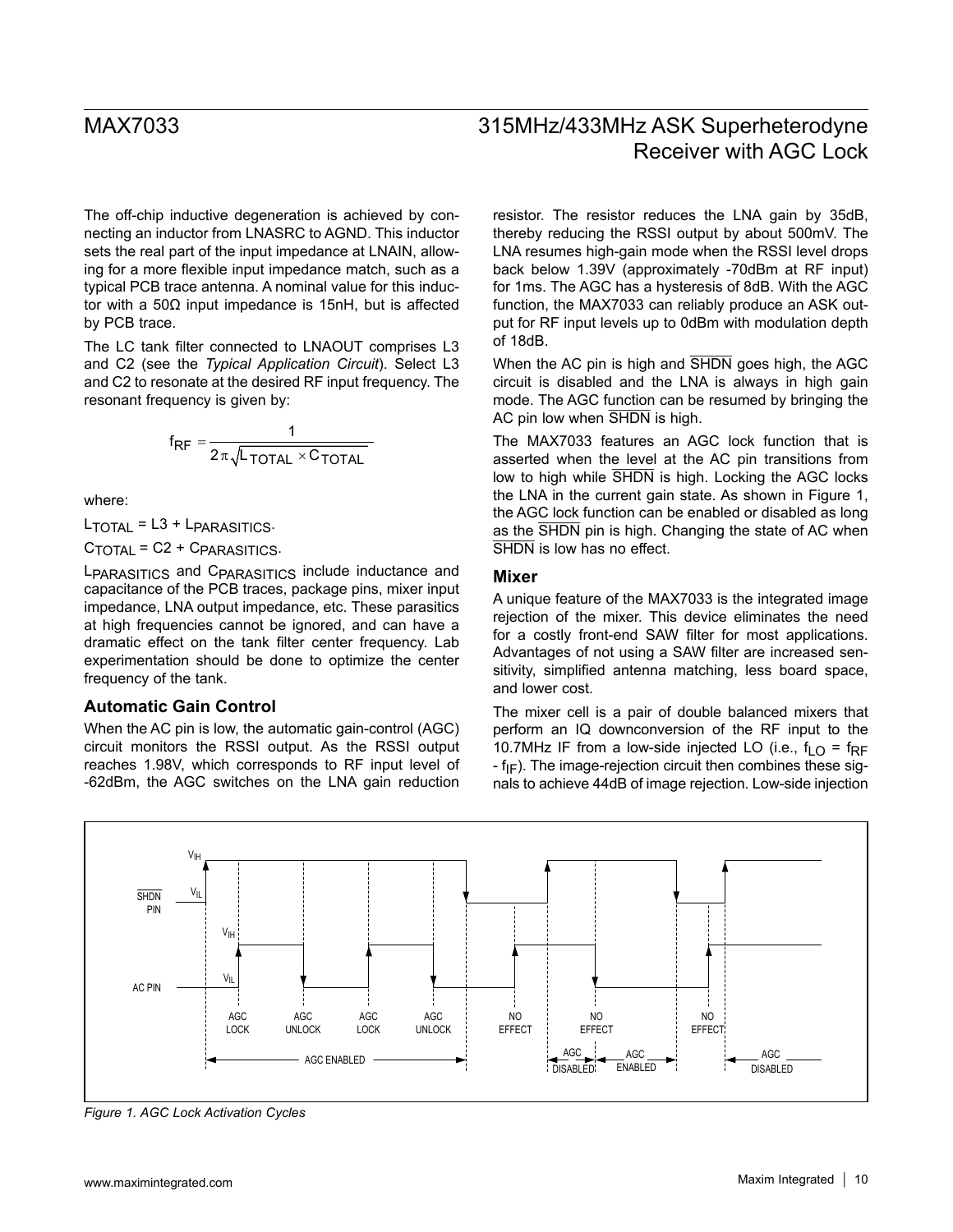is required due to the on-chip image-rejection architecture. The IF output is driven by a source follower biased to create a driving-point impedance of 330Ω; this provides a good match to the off-chip 330Ω ceramic IF filter.

The IRSEL pin is a logic input that selects one of the three possible image-rejection frequencies. When  $V_{\text{IRSE}}$  $= 0V$ , the image rejection is tuned to 315MHz. V<sub>IRSEL</sub> = V<sub>DD5</sub>/2 tunes the image rejection to 375MHz, and V<sub>IRSEL</sub>  $=$  V<sub>DD5</sub> tunes the image rejection to 433MHz. The IRSEL pin is internally set to  $V_{DD5}/2$  (image rejection at 375MHz) when it is left unconnected, thereby eliminating the need for an external  $V_{DD5}/2$  voltage.

### **Phase-Locked Loop**

The PLL block contains a phase detector, charge pump, integrated loop filter, VCO, asynchronous 64x clock divider, and crystal oscillator driver. Besides the crystal, this PLL does not require any external components. The VCO generates a low-side LO. The relationship between the RF, IF, and crystal frequencies is given by:

$$
f_{\text{XTAL}} = \frac{f_{\text{RF}} - f_{\text{IF}}}{32 \times M}
$$

where:

 $M = 1$  (V<sub>XTALSEL</sub> = V<sub>DD5</sub>) or 2 (V<sub>XTALSEL</sub> = 0V) To allow the smallest possible IF bandwidth (for best sen-

sitivity), minimize the tolerance of the reference crystal.

### **Table 1. Component Values for Typical Application Circuit**

| <b>COMPONENT</b> | VALUE FOR $f_{RF}$ = 433MHz | VALUE FOR $f_{RF}$ = 315MHz | <b>DESCRIPTION</b>           |
|------------------|-----------------------------|-----------------------------|------------------------------|
| C <sub>1</sub>   | 100pF                       | 100pF                       | 5%                           |
| C <sub>2</sub>   | 2pF                         | 4pF                         | ± 0.1pF                      |
| C <sub>3</sub>   | 100pF                       | 100pF                       | 5%                           |
| C <sub>4</sub>   | 100pF                       | 100pF                       | 5%                           |
| C <sub>5</sub>   | 1500pF                      | 1500pF                      | 10%                          |
| C <sub>6</sub>   | 220pF                       | 220pF                       | 5%                           |
| C7               | 470pF                       | 470pF                       | 5%                           |
| C <sub>8</sub>   | $0.47 \mu F$                | $0.47 \mu F$                | 20%                          |
| C <sub>9</sub>   | 220pF                       | 220pF                       | 10%                          |
| C10              | $0.01\mu F$                 | $0.01\mu F$                 | 20%                          |
| C <sub>11</sub>  | $0.1\mu F$                  | $0.1\mu F$                  | 20%                          |
| C12              | 15pF                        | 15pF                        | Depends on XTAL              |
| C13              | 15pF                        | 15pF                        | Depends on XTAL              |
| C14              | $0.01\mu F$                 | $0.01\mu F$                 | 20%                          |
| C <sub>15</sub>  | $0.01\mu F$                 | $0.01\mu F$                 | 20%                          |
| L1               | 56nH                        | 120nH                       | 5% or better*                |
| L2               | 15nH                        | 15nH                        | 5% or better*                |
| L <sub>3</sub>   | 15nH                        | 27nH                        | 5% or better*                |
| R <sub>1</sub>   | $5.1k\Omega$                | $5.1k\Omega$                | 5%                           |
| R2               | Open                        | Open                        |                              |
| R <sub>3</sub>   | Short                       | Short                       |                              |
| $X1 (+64)$       | 6.6128MHz**                 | 4.7547MHz**                 | Crystek or Hong Kong Crystal |
| $X1 (+32)$       | 13.2256MHz**                | 9.5094MHz**                 | Crystek or Hong Kong Crystal |
| Y1               | 10.7MHz ceramic filter      | 10.7MHz ceramic filter      | Murata                       |

\**Wire wound recommended.*

\*\**Crystal frequencies shown are for ÷64* (V<sub>XTALSEL</sub> = 0V) and ÷32 (V<sub>XTALSEL</sub> = V<sub>DD</sub>)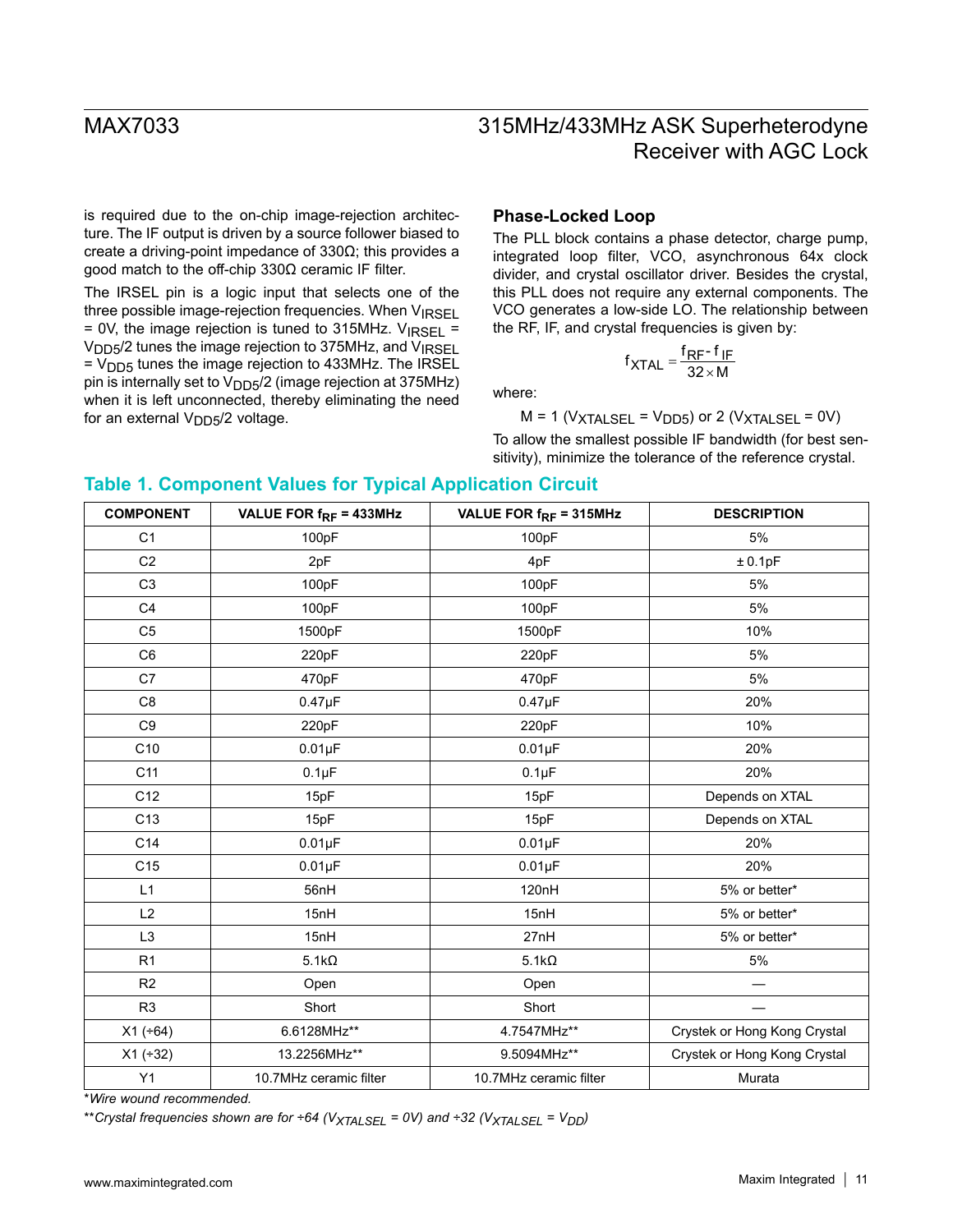### **Intermediate Frequency and RSSI**

The IF section presents a differential 330Ω load to provide matching for the off-chip ceramic filter. The six internal AC-coupled limiting amplifiers produce an overall gain of approximately 65dB, with a bandpass-filter-type response centered near the 10.7MHz IF frequency 1 with a 3dB bandwidth of approximately 10MHz. The RSSI circuit demodulates the IF by producing a DC output proportional to the log of the IF signal level, with a slope of approximately 14.2mV/dB (see the *Typical Operating Characteristics*).

### **Applications Information**

### **Crystal Oscillator**

The crystal oscillator in the MAX7033 is designed to present a capacitance of approximately 3pF between the XTAL1 and XTAL2. If a crystal designed to oscillate with a different load capacitance is used, the crystal is pulled away from its stated operating frequency, introducing an error in the reference frequency. Crystals designed to operate with higher differential load capacitance always pull the reference frequency higher. For example, a 4.7547MHz crystal designed to operate with a 10pF load capacitance oscillates at 4.7563MHz with the MAX7033, causing the receiver to be tuned to 315.1MHz rather than 315.0MHz, an error of about 100kHz, or 320ppm.

In actuality, the oscillator pulls every crystal. The crystal's natural frequency is really below its specified frequency, but when loaded with the specified load capacitance, the crystal is pulled and oscillates at its specified frequency. This pulling is already accounted for in the specification of the load capacitance. Additional pulling can be calculated if the electrical parameters of the crystal are known. The frequency pulling is given by:

$$
f_P = \frac{C_M}{2} \left( \frac{1}{C_{CASE} + C_{LOAD} C_{CASE} + C_{SPEC}} \right) \times 10^6
$$

where:

 $f<sub>P</sub>$  is the amount the crystal frequency pulled in ppm.

 $C_M$  is the motional capacitance of the crystal.

C<sub>CASF</sub> is the case capacitance.

 $C<sub>SPEC</sub>$  is the specified load capacitance.

 $C_{1 \cap AD}$  is the actual load capacitance.

When the crystal is loaded as specified, i.e.,  $C_{\text{LOAD}}$  =  $C<sub>SPEC</sub>$ , the frequency pulling equals zero.

It is possible to use an external reference oscillator in place of a crystal to drive the VCO. AC-couple the external oscillator to XTAL2 with a 1000pF capacitor. Drive XTAL2 with a signal level of approximately -10dBm. AC-couple XTAL1 to ground with a 1000pF capacitor.

### **Data Filter**

The data filter is implemented as a 2nd-order lowpass Sallen-Key filter. The pole locations are set by the combination of two on-chip resistors and two external capacitors. Adjusting the value of the external capacitors changes the corner frequency to optimize for different data rates. The corner frequency should be set to approximately 1.5 times the fastest expected data rate from the transmitter. Keeping the corner frequency near the data rate rejects any noise at higher frequencies, resulting in an increase in receiver sensitivity.

The configuration shown in Figure 2 can create a Butterworth or Bessel response. The Butterworth filter offers a very flat amplitude response in the passband and a rolloff rate of 40dB/decade for the two-pole filter. The Bessel filter has a linear phase response, which works well for filtering digital data. To calculate the value of C5 and C6, use the following equations, along with the coefficients in Table 2:

$$
C5 = \frac{b}{a(100k)(\pi)(f_C)}
$$

$$
C6 = \frac{a}{4(100k)(\pi)(f_C)}
$$

where  $f_C$  is the desired 3dB corner frequency.

### **Table 2. Coefficents to Calculate C5 and C6**

| <b>FILTER TYPE</b>        | а      |       |
|---------------------------|--------|-------|
| Butterworth $(Q = 0.707)$ | 1.414  | 1.000 |
| Bessel (Q = 0.577)        | 1.3617 | 0.618 |



*Figure 2. Sallen-Key Lowpass Data Filter*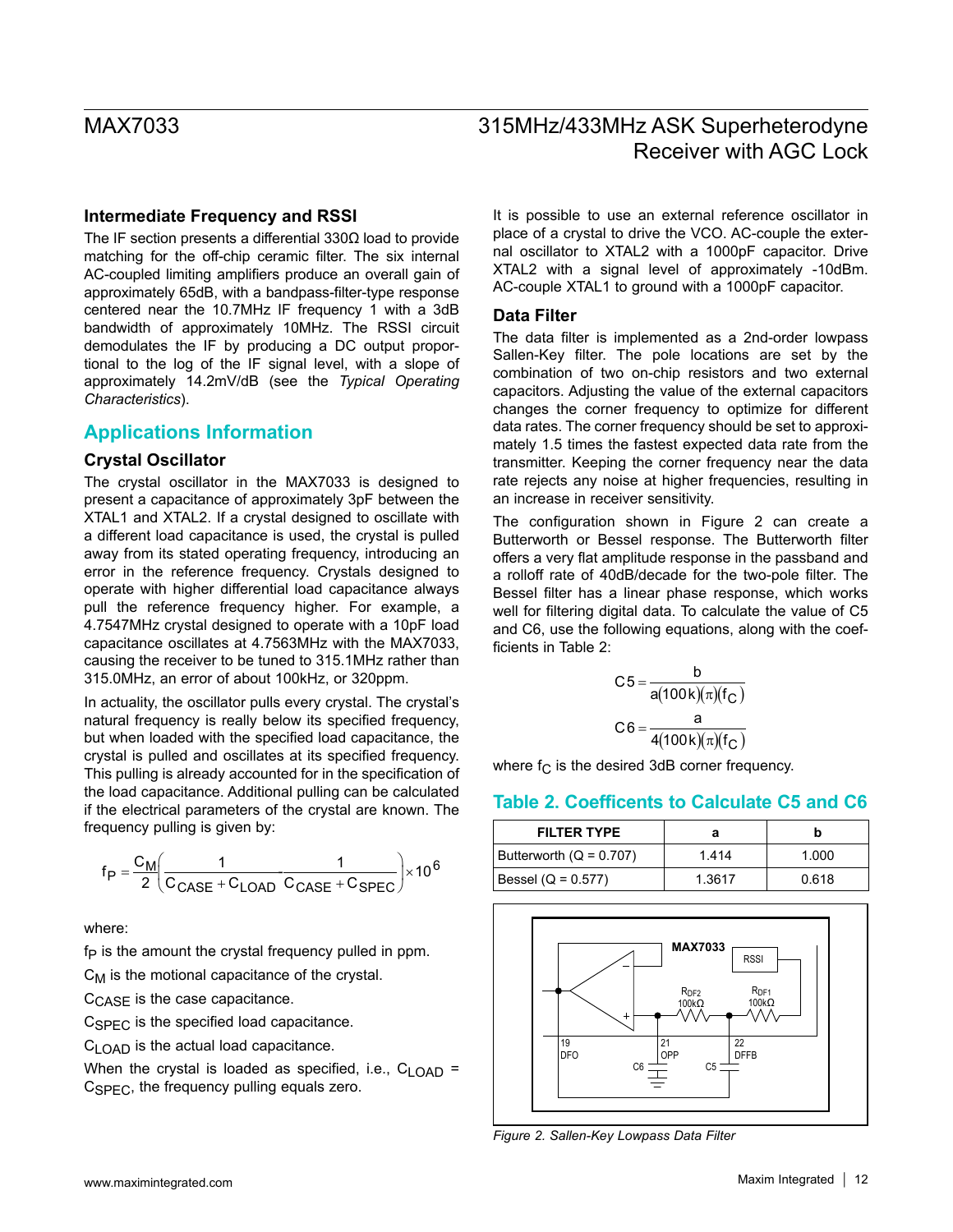For example, to choose a Butterworth filter response with a corner frequency of 5kHz:

$$
C5 = \frac{1.000}{(1.414)(100k\Omega)(3.14)(5kHz)} \approx 450pF
$$

$$
C6 = \frac{1.414}{(4)(100k\Omega)(3.14)(5kHz)} \approx 225pF
$$

Choosing standard capacitor values changes C5 to 470pF and C6 to 220pF, as shown in the *Typical Application Circuit*.

### **Data Slicer**

The data slicer takes the analog output of the data filter and converts it to a digital signal. This is achieved by using a comparator and comparing the analog input to a threshold voltage. One input is supplied by the data filter output. Both comparator inputs are accessible offchip to allow for different methods of generating the slicing threshold, which is applied to the second comparator input.

The suggested data slicer configuration uses a resistor (R1) connected between DSN and DSP with a capacitor (C4) from DSN to DGND (Figure 3). This configuration averages the analog output of the filter and sets the threshold to approximately 50% of that amplitude. With this configuration, the threshold automatically adjusts as the analog signal varies, minimizing the possibility for errors in the digital data. The values of R1 and C4 affect how fast the threshold tracks to the analog amplitude. Be sure to keep the corner frequency of the RC circuit much lower than the lowest expected data rate.

Note that a long string of zeros or ones can cause the threshold to drift. This configuration works best if a coding scheme, such as Manchester coding, which has an equal number of zeros and ones, is used.

To prevent continuous toggling of DATAOUT in the absence of an RF signal due to noise, add hysteresis to the data slicer as shown in Figure 4.

### **Peak Detector**

The peak-detector output (PDOUT), in conjunction with an external RC filter, creates a DC output voltage equal to the peak value of the data signal. The resistor provides a path for the capacitor to discharge, allowing the peak detector to dynamically follow peak changes of the datafilter output voltage. For faster data slicer response, use the circuit shown in Figure 5.



*Figure 3. Generating Data Slicer Threshold*



*Figure 4. Generating Data Slicer Hysteresis*



*Figure 5. Using PDOUT for Faster Startup*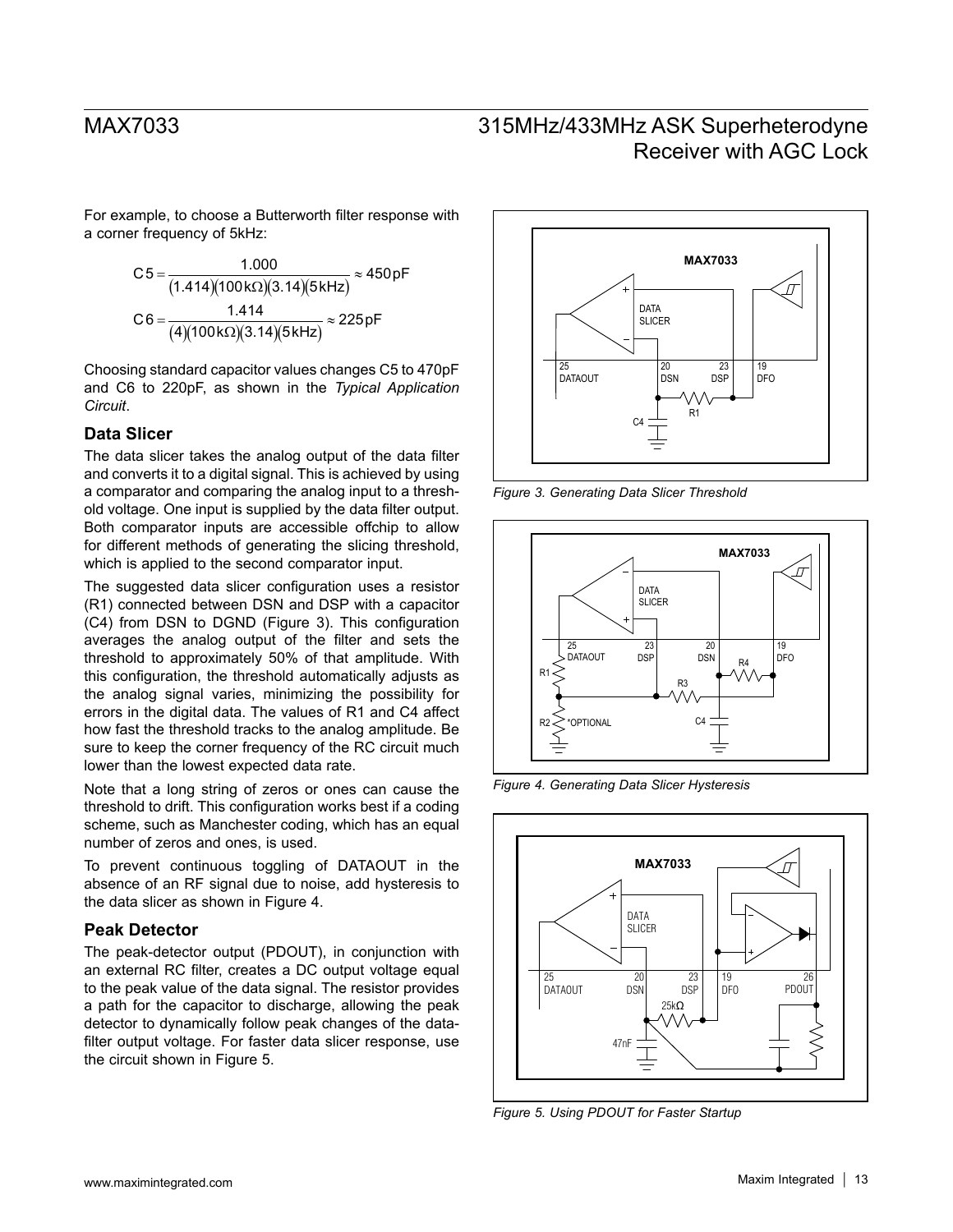### **Layout Considerations**

A properly designed PCB is an essential part of any RF/ microwave circuit. On high-frequency inputs and outputs, use controlled-impedance lines and keep them as short as possible to minimize losses and radiation. At high frequencies, trace lengths that are on the order of λ/10 or longer act as antennas.

Keeping the traces short also reduces parasitic inductance. Generally, 1in of a PCB trace adds about 20nH of parasitic inductance. The parasitic inductance can have a dramatic effect on the effective inductance of a passive component. For example, a 0.5in trace connecting a 100nH inductor adds an extra 10nH of inductance or 10%.

To reduce the parasitic inductance, use wider traces and a solid ground or power plane below the signal traces. Also, use low-inductance connections to ground on all GND pins, and place decoupling capacitors close to all power-supply pins.

### **Control Interface Considerations**

When operating the MAX7033 with a +4.5V to +5.5V supply voltage, the SHDN and AC pins can be driven by a microcontroller with either 3V or 5V interface logic levels. When operating the MAX7033 with a +3.0V to +3.6V supply, only 3V logic from the microcontroller is allowed.



## **Typical Application Circuit**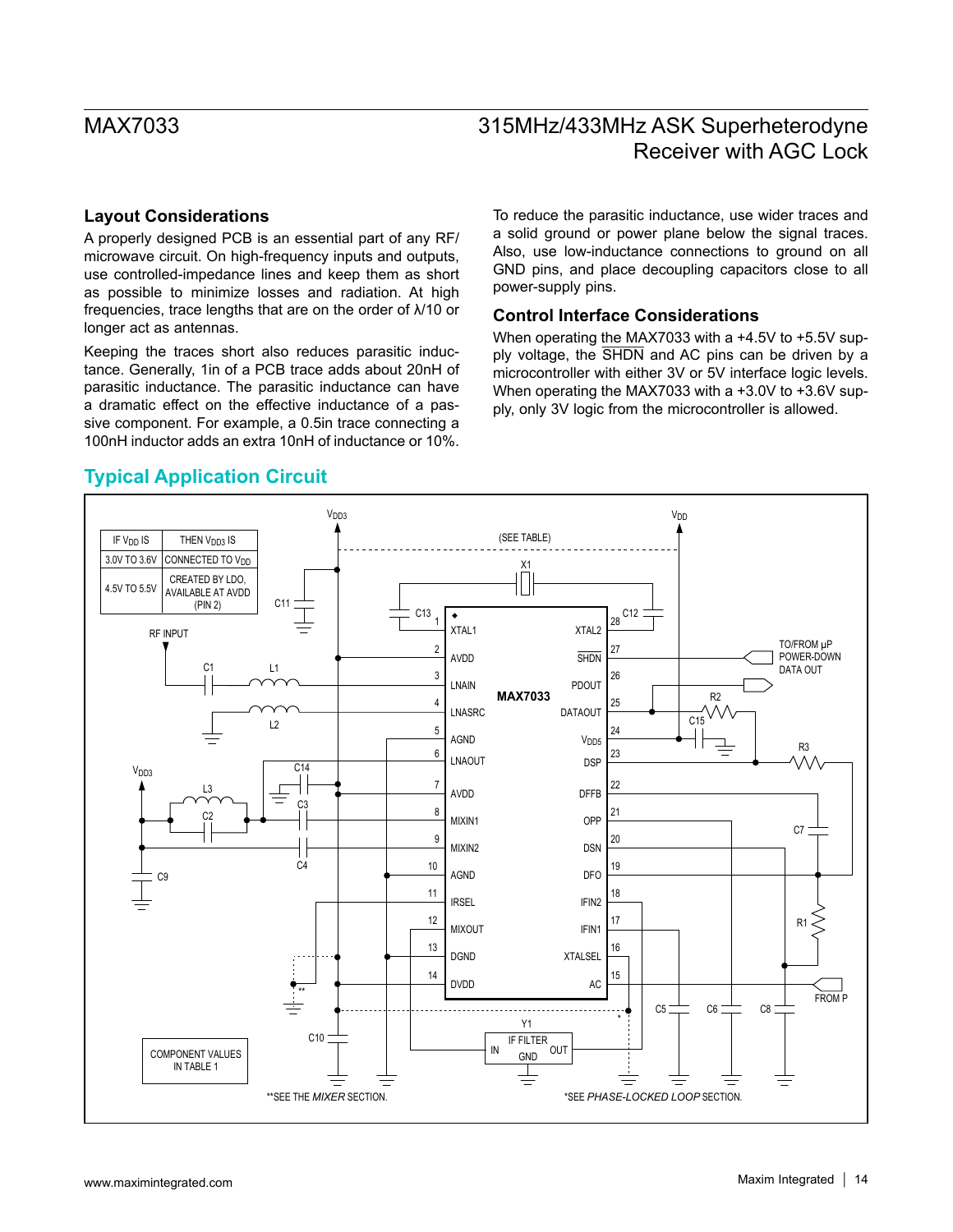# **Chip Information**

PROCESS: CMOS

# **Package Information**

For the latest package outline information and land patterns (footprints), go to **[www.maximintegrated.com/packages](http://www.maximintegrated.com/packages)**. Note that a "+", "#", or "-" in the package code indicates RoHS status only. Package drawings may show a different suffix character, but the drawing pertains to the package regardless of RoHS status.

| <b>PACKAGE</b><br><b>TYPE</b> | <b>PACKAGE</b><br><b>CODE</b> | <b>OUTLINE</b><br>NO. | LAND<br>PATTERN NO. |
|-------------------------------|-------------------------------|-----------------------|---------------------|
| 28 TSSOP                      | $U28+1$                       | 21-0066               | 90-0171             |
| 32 TOFN-EP                    | $T3255+3$                     | 21-0140               | 90-0001             |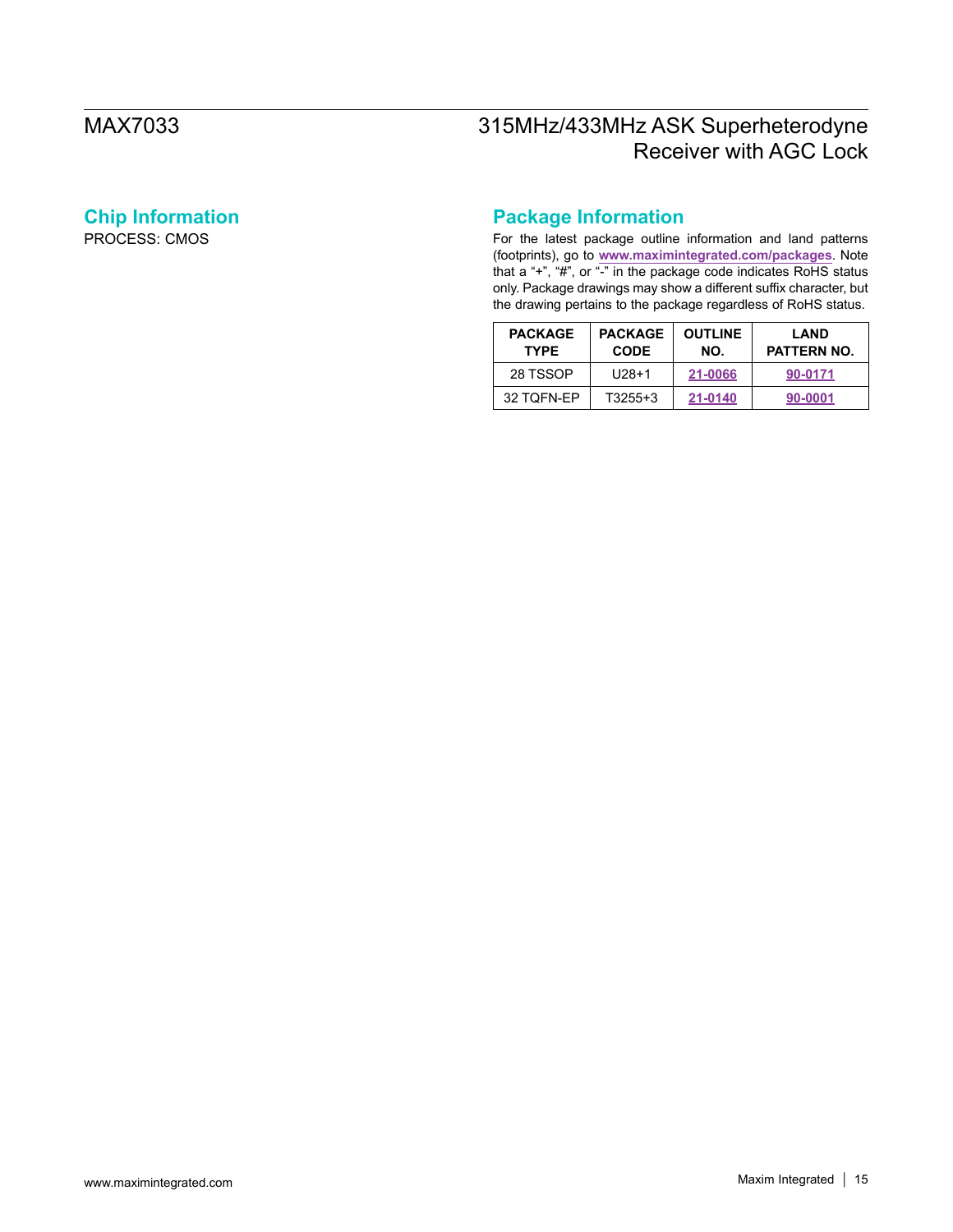# **Revision History**

| <b>REVISION</b><br><b>NUMBER</b> | <b>REVISION</b><br><b>DATE</b> | <b>DESCRIPTION</b>                                                                                                                                                                                                                                                                                                                                         | <b>PAGES</b><br><b>CHANGED</b> |
|----------------------------------|--------------------------------|------------------------------------------------------------------------------------------------------------------------------------------------------------------------------------------------------------------------------------------------------------------------------------------------------------------------------------------------------------|--------------------------------|
| 0                                | 7/04                           | Initial release                                                                                                                                                                                                                                                                                                                                            |                                |
|                                  | 1/11                           | Updated Ordering Information, Pin Configurations, Absolute Maximum Ratings,<br>DC Electrical Characteristics, AC Electrical Characteristics, Typical Operating<br>Characteristics, Pin Description, Functional Diagram, Voltage Regulator and<br>Layout Considerations sections, Typical Application Circuit, Chip Information, and<br>Package Information | 1–9, 13, 14, 15                |
| 2                                | 9/11                           | Updated input impedance values in AC Electrical Characteristics table; updated<br>TOC3 and TOC4 labels in Typical Operating Characteristics; clarified equations<br>in Pin Description and Phase-Locked Loop and Crystal Oscillator sections;<br>updated components in Table 1; and added new Control Interface Considerations<br>section                  | $3-6.11-14$                    |
| 3                                | 4/14                           | Updated Applications and General Description                                                                                                                                                                                                                                                                                                               |                                |

For pricing, delivery, and ordering information, please contact Maxim Direct at 1-888-629-4642, or visit Maxim Integrated's website at www.maximintegrated.com.

*Maxim Integrated cannot assume responsibility for use of any circuitry other than circuitry entirely embodied in a Maxim Integrated product. No circuit patent licenses*  are implied. Maxim Integrated reserves the right to change the circuitry and specifications without notice at any time. The parametric values (min and max limits) *shown in the Electrical Characteristics table are guaranteed. Other parametric values quoted in this data sheet are provided for guidance.*